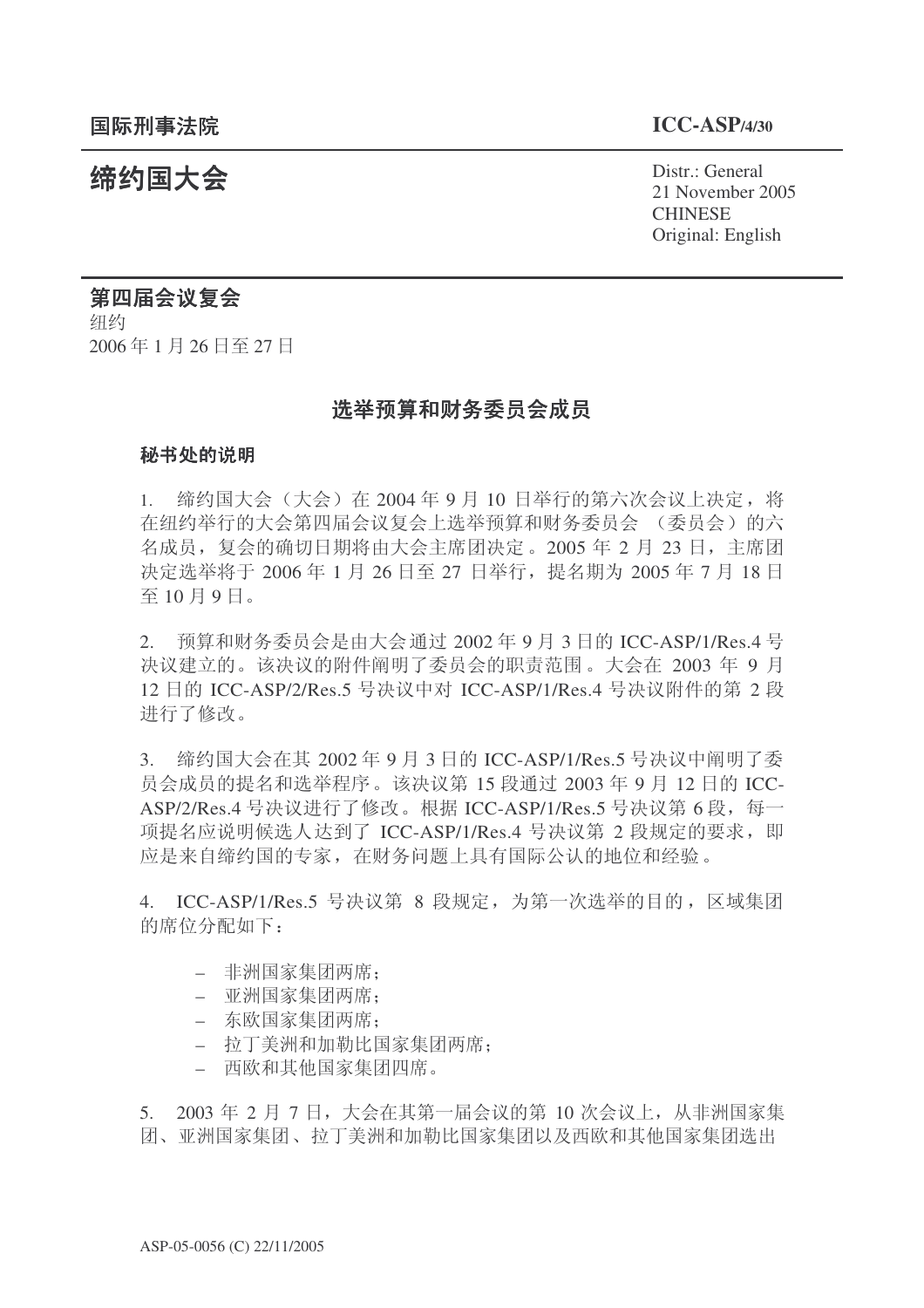了委员会的10 名成员。2003 年 9 月 8 日, 大会在其第二届会议的第一次会议上 从东欧国家集团选出了委员会的两名成员。

6. 在 2003年 9月 12 日大会第二届会议的第五次会议上, 大会主席根据 2002 年 9 月 3 日的 ICC-ASP/1/Res.5 号决议第 13 段, 抽签从当选的成员中选出根据 (经 2003 年 9 月 12 日 ICC-ASP/2/Res.5 号决议修改的) ICC-ASP/1/Res.4 号决 议将分别任职两年和三年的成员。2006年4月20日结束任期的成员属于以下区 域集团:

- 非洲国家集团一名:
- 亚洲国家集团两名:
- 东欧国家集团一名:
- 拉丁美洲和加勒比国家集团一名:
- 西欧和其他国家集团一名。

7. ICC-ASP/1/Res.5 号决议第 9 段规定, 应尽力按照主席团的建议, 以协商一 致选出委员会成员。该决议第10 段规定, 无法达成协商一致时, 选举应视为实 质性事项, 须依照《规约》第 112 条第 7 款第 1 项的规定行事。该条规定如  $\top$ :

"7. 每一缔约国应有一票表决权。大会及主席团应尽力以协商一致作出决 定。无法达成协商一致时, 除非本规约另有规定, 应以下列方式作出决 ᅮ˖

(a) 有关实质性事项的决定, 必须由出席并参加表决的缔约国三分之 二多数通过, 但进行表决的法定人数, 必须是缔约国的绝对多数。"

8. 根据 ICC-ASP/1/Res.5 号决议第 11 段, 选举以无记名投票进行。但是如果 候洗人人数同需要填补的席位数相同, 或对于各自区域集团赞同的候洗人, 则 可免去此规定, 除非有代表团专门要求就某一选举进行表决。

9. 决议第12 段规定,每一集团得票最多而且获得出席并参加表决的缔约国三 分之二多数票的候选人当选, 但须以缔约国绝对多数 构成进行表决的法定人 数。

 $10.$  到提名期的截止日, 即  $2005 \times 10$  月  $9$  日, 已收到了六项提名。

11. 在六项提名中, 非洲国家集团提出一项: 亚洲国家提出两项: 东欧国家集 团提出一项: 拉丁美洲和加勒比国家集团提出 一项: 西欧和其他国家集团提出 一项。

12. 根据 ICC-ASP/1/Res.5 号决议第 7 段, 按英文字母顺序排列的所有候选人名 单连庐所附文件载于本说明的附件。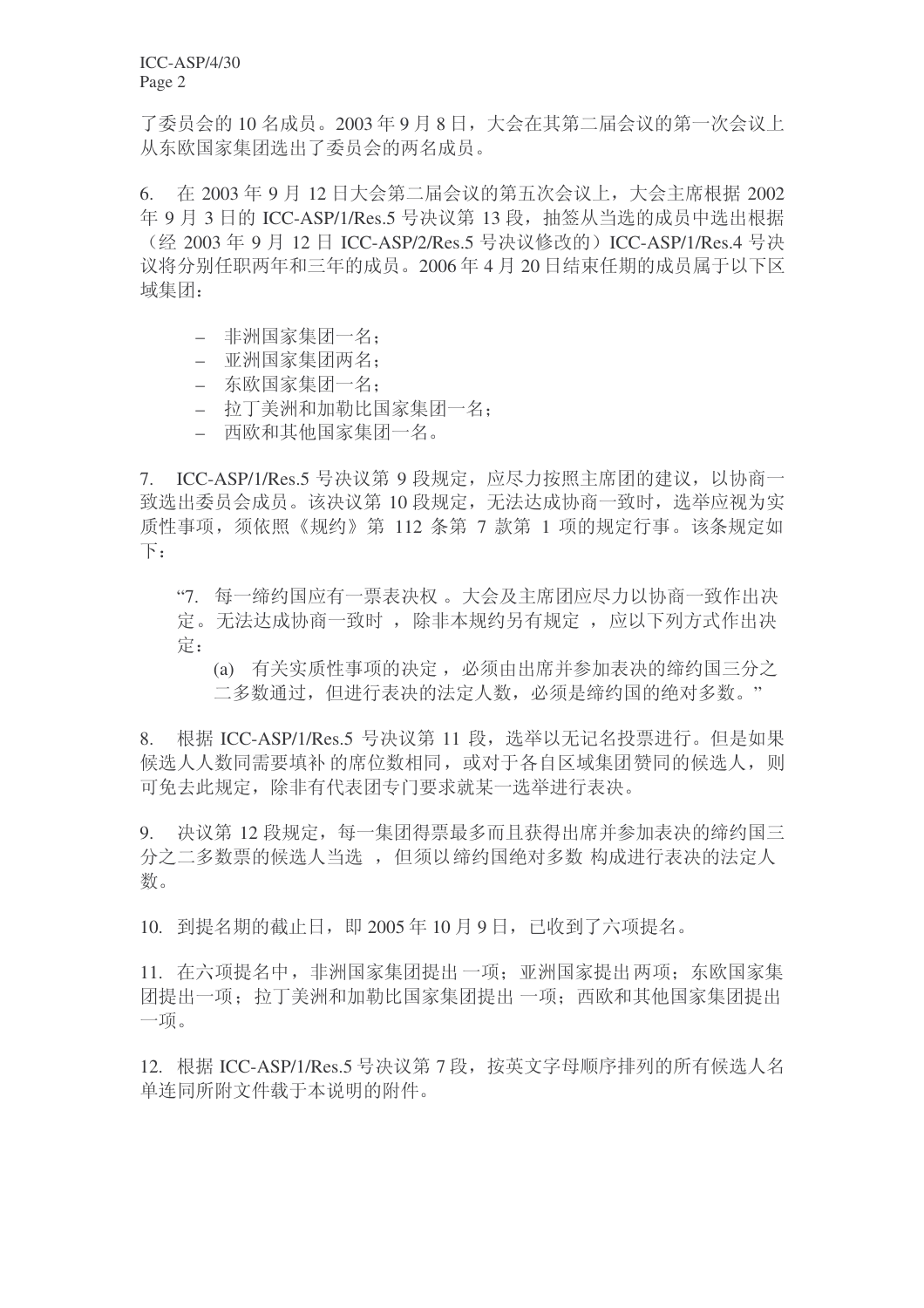### 附件

[原文: 英文/法文/西班牙文]

### 按英文字母顺序排列的候选人名单(及资格说明)

### 目录

# 姓名和国籍\* <u>World State State State State State State State State State State State State State State State State S</u> 䖒䌿 噝 䞥ᖋঢ়ˈ䚢䋱ᇨ˄䋱ᅕ˅ . . . . . . . . . . . . . . . . . . . . . . . . . .4. . . . . . 䖒乓ˈ᠈㓈˄▇߽Ѯ˅ . . . . . . . . . . . . . . . . . . . . . . . . . . . . . . . . 7 ࡴ䌪䋱䌿ˈ⊩唤˄㑺ᮺ˅ . . . . . . . . . . . . . . . . . . . . . . . . . . . . . . . . 9 䶽ᯢᆄ˄䶽⇥˅ . . . . . . . . . . . . . . . . . . . . . . . . . . . . . . . . 15 5. 索普科娃,埃莱娜 (斯洛伐克) ....................... 17 6. 温斯 • 阿纳巴尔, 圣地亚哥 (乌拉圭) ................ 19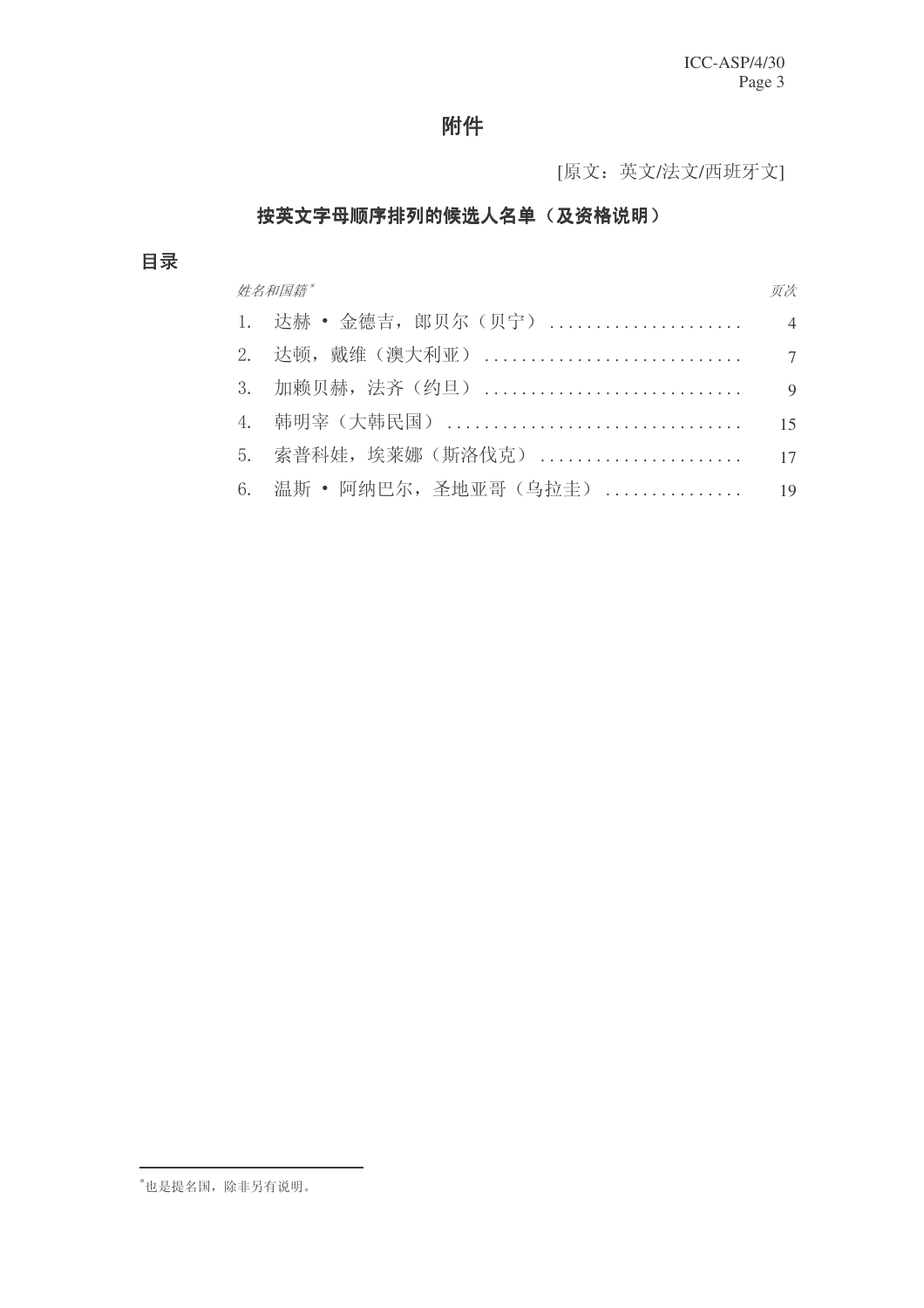### 1. 达赫·金德吉,郎贝尔(贝宁)

[原文: 法文]

### 普通照会

贝宁共和国在布鲁塞尔的大使馆向在海牙的国际刑事法院致意,并 提及 2005 年 3 月 14 日 ICC-ASP/4/S/2 号照会和 2005 年 6 月 10 日 ASP/2005/035 号照会, 同时荣幸地提名预算和采购总司公共投资预算司 司长郎贝尔•达赫•金德吉先生为连任国际刑事法院预算和财务委员会 成员的候选人。

\* \* \*

#### 资格说明

…

### 个人情况

| 姓:       | 达赫·金德吉         |
|----------|----------------|
| 名:       | Z. 郎贝尔         |
| 出生日期和地点: | 1956年9月17日, 保奴 |
| 国籍:      | 贝宁             |
| 婚姻状况:    | 已婚, 有五个子女      |
| 职级:      | 银行和金融机构管理官员    |

#### 专业工作

| 1982年4月29日 | 财政部公共合同和采购司, 任财务主任 |  |
|------------|--------------------|--|
| 1994年7月28日 | 在预算和采购总司任职         |  |

### 历任职务

自从 2002年 财政和经济部公共投资预算司司长

- 国际刑事法院预算和财务委员会成员
- 投资促进中心理事会成员
- 贝宁地质和采矿研究办公室理事会成员
- 尼日尔河流域管理局专家组成员

2000-2002 年 公共投资预算司资本支出处处长

1998-2000 年 公共投资预算司中央行政投资预算处处长

1996年 预算执行司非共用人员支出处处长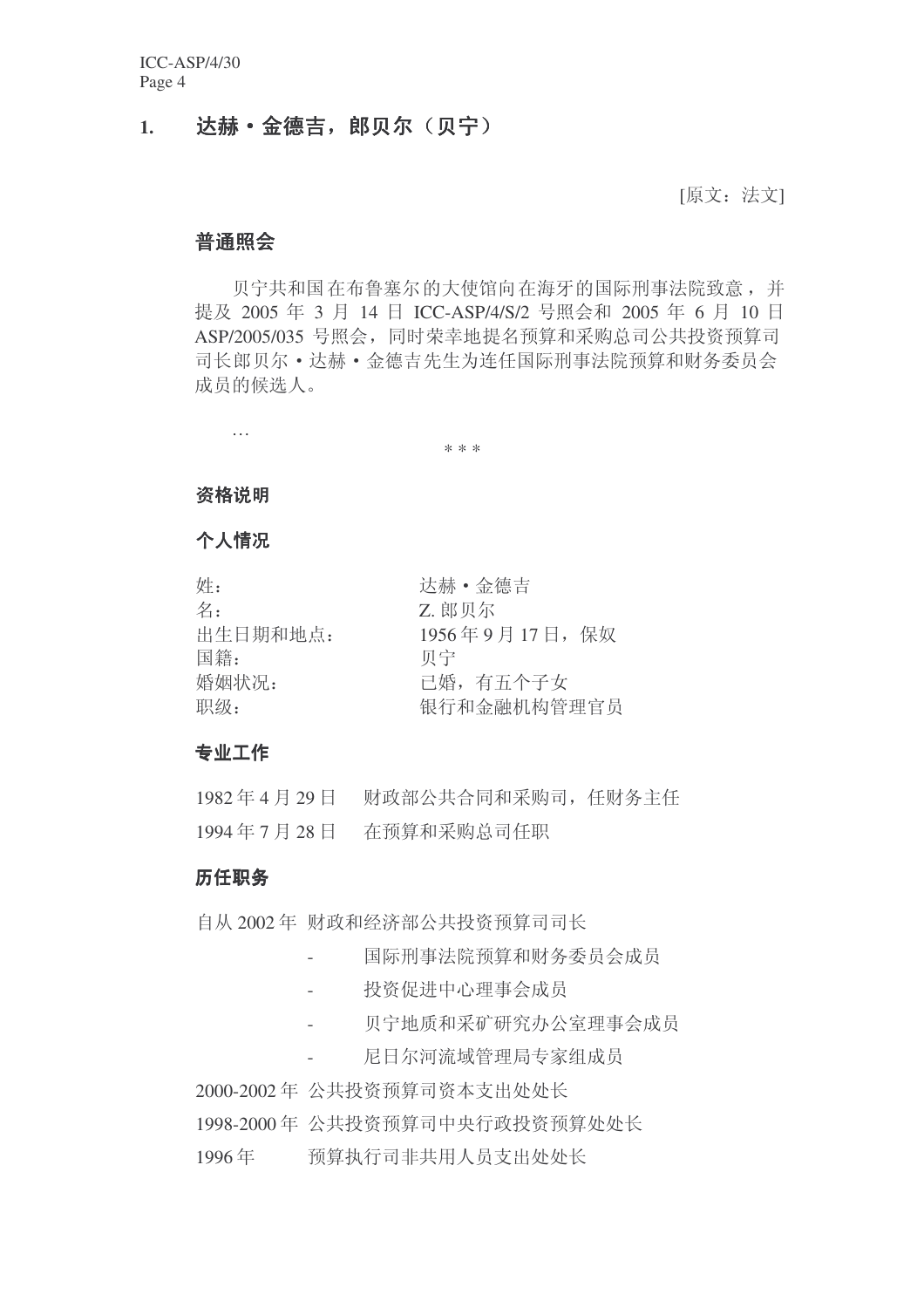- 1995年 预算执行司转移支出处处长
- 1994年 预算执行司社会行政采购预算处处长
- 1982-1994 年 (财政部) 公共合同和采购司住房和采购处 (财政部) 公共合同和采购司会计处 公共合同和采购司公共合同处

### 学业和资格

小学和中学

 $\overline{u}$  书 / 小学证书, 1971 年, 纳迪丹古 中学中级证书, 1975 年, 纳油丹古 中学毕业证书, 1979年, 科托努

### 高等教育

学位 灭宁国立大学经济学硕士(规划专业) 达喀尔西非国家中央银行西非银行学培训讲修中心第19期 研究生班银行和金融研究生

#### 兵役

1980-1981 年· 公民、爱国、思想和兵役(青年革命学十第二期)

### 培训

- 非洲和马达加斯加共同组织"会计标准"培训班(1984年)
- "新的联合国开发计划署国家执行程序"研讨会(1999年10月)
- 公共支出改革信贷"方案预算后续行动与评估"研讨会 (2000 年 5 目)
- 金融规划和政策培训研讨会 (2000年7月)
- 在非洲高级管理研究中心举办的(世界银行)决标研讨会(2000年  $11$  月 $)$
- 公共财政综合管理系统培训班 (2001年3月)
- 非洲开发银行和世界银行决标程序研讨会 (2002年11月)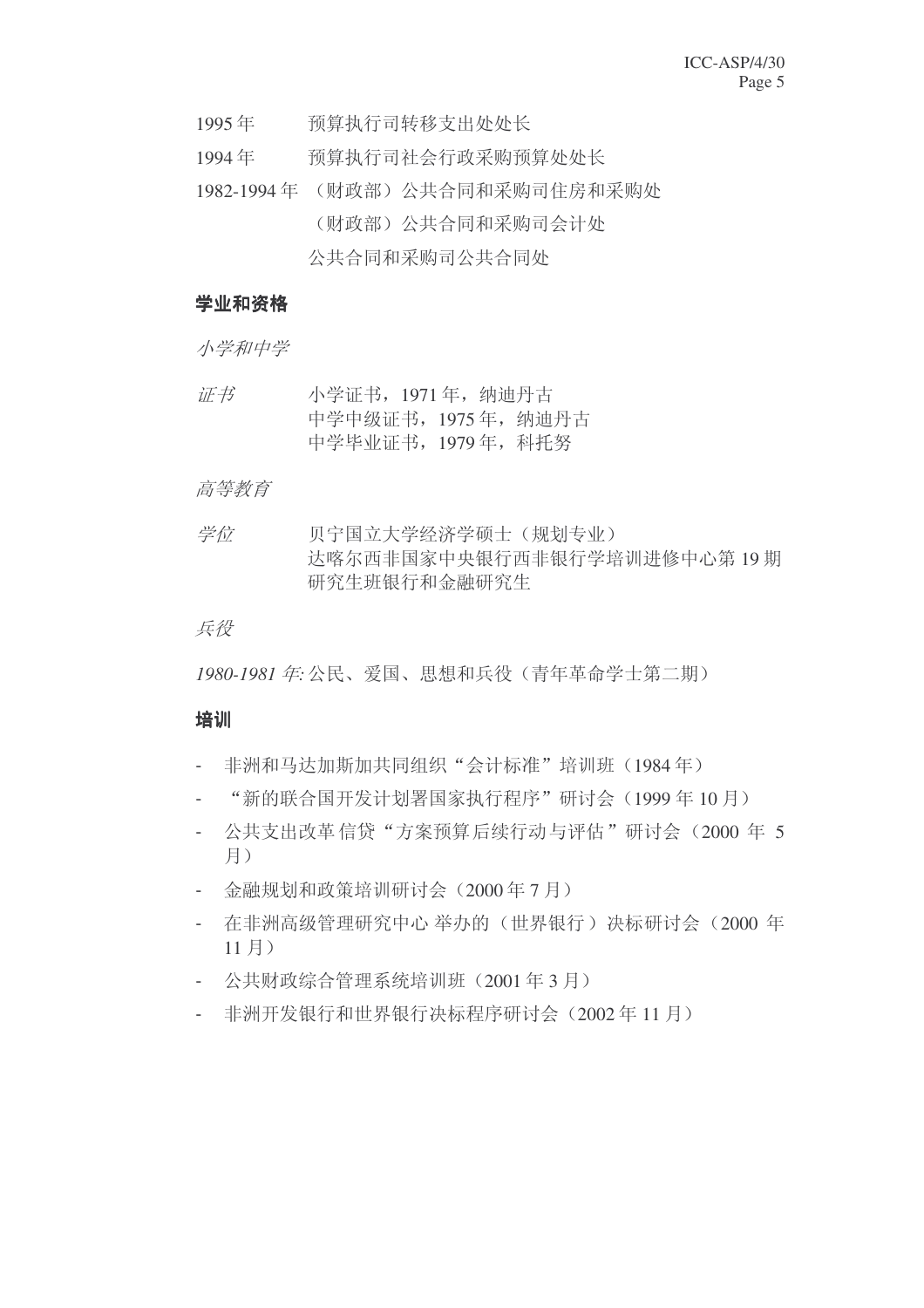其他

- 负责向水利局贷款员提供"项目财务管理"培训模块(2000年8 月)
- 金融分析和管理服务办公室顾问, 负责提供"决标技巧"培训
- 在管理培训和援助中心任公共合同决标程序教员
- 财政和经济部技术司安装空调项目定额备用基金主任
- 人力资源和人口发展项目指导委员会成员
- 非洲开发银行"健康 II "项目指导委员会成员
- 从 1982 年起任审计员, 对公职会计、代理收税员、定额备用金账户 的管理员讲行审计

### 语言能力(读、说、写)

法文、英文

住址: 03 BP 1562 科托努, 贝宁

| 电子邮件:<br>dbip@finance.gouv.bj |  |
|-------------------------------|--|
|-------------------------------|--|

| 办公室: | $229+30-74-83$       |
|------|----------------------|
| 家庭:  | $229 + 33 - 99 - 74$ |
| 手机:  | $229 + 96 - 58 - 35$ |
| 传真:  | $229 + 30 - 18 - 51$ |
|      |                      |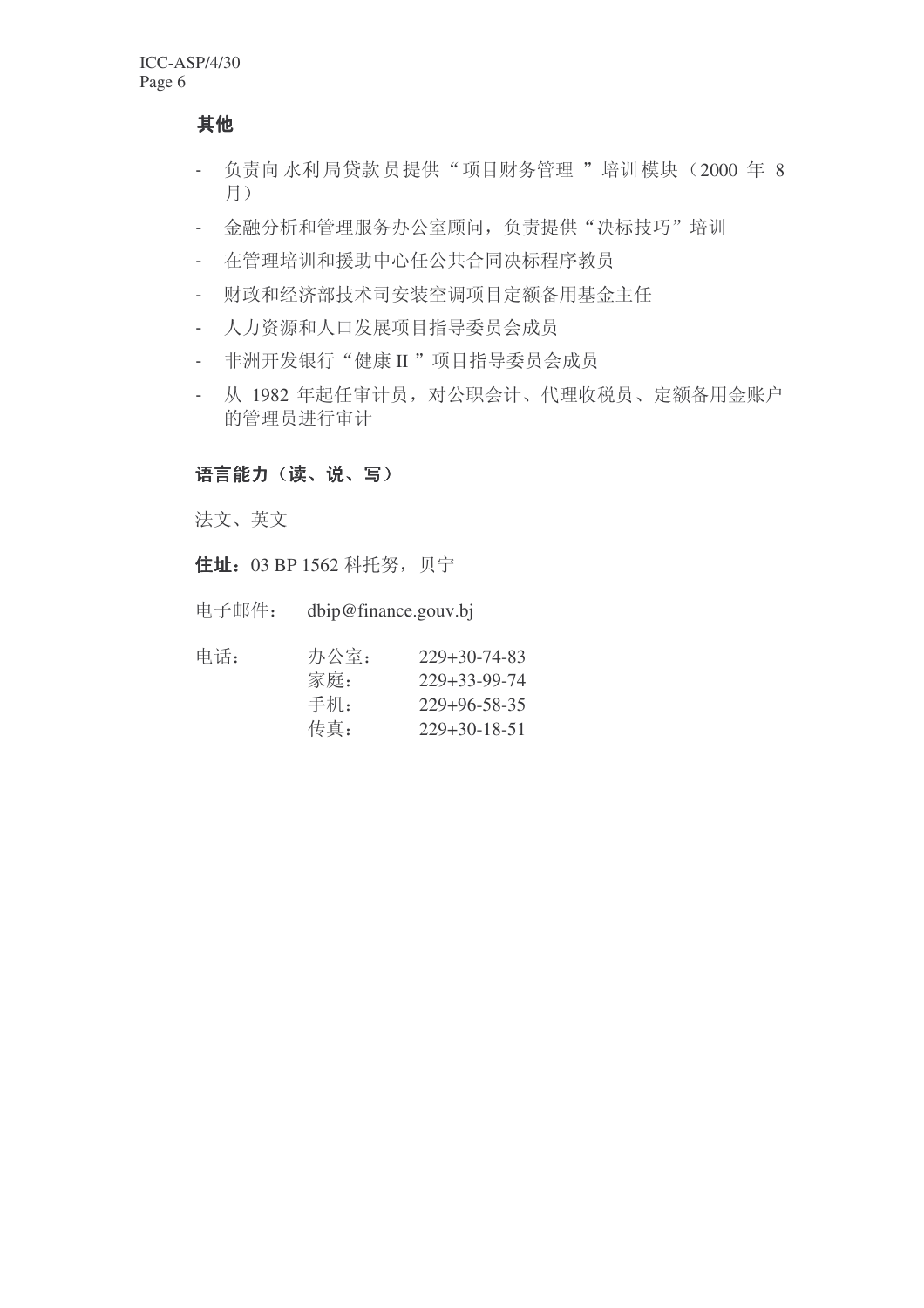### 2. 达顿, 戴维(澳大利亚)

[原件: 英文]

### **普诵昭**会

…

澳大利亚使馆进一步荣幸地通知, 澳大利亚已决定提名戴维 • 达顿 博士作为连选候选人,参加预算和财务委员会的选举。

根据预算和财务委员会 ICC-ASP/1/Res.4 号决议附件第 2 段, 澳大利 亚使馆高兴地通知, 达顿博士是一位在国际上有公认地位和经验的财务 专家。

自在 2003 年 4 月 21 日缔约国大会第一届会议 (复会) 上当选以 来, 达顿博十一直担任预算和财务委员会的成员, 并表现出他在国际刑 事法院财务方面的专业知识。以这一身份,达顿博士经常担任预算和财 务委员会的报告员, 并充分地参与了委员会的工作, 即为院长会议、检 察官和书记官长对法院的行政管理及审议和决定法院的预算提供管理监 督。作为预算和财务委员会的成员, 达顿博士对提议的法院的方案预算 及其他广泛的行政问题讲行了审议,并向缔约国大会提出了建议。

达顿博士最近还作为澳大利亚代表参加了联大第五 (行政和预算) 委员会的工作,并显示了他在联合国财务方面的专业知识,包括卢旺达 和前南问题国际刑事法庭。以这一身份, 达顿博士审议了提议的联合国 方案预算并提出了建议, 还审议了关于联合国财务执行情况的报告。

随本照会附上介绍达顿博士参加预算和财务委员会成员的连选资格 的简历。

澳大利亚一直是国际刑事法院强有力 的支持者; 因此, 高兴地提出 达顿博士是预算和财务委员会的一位特别有力和合格的候选人。 澳大利 亚相信, 达顿博士的连选将促进预算和财务委员会在向缔约国大会和国 际刑事法院的机关就预算和财务事项提供独立和专家咨询意见的工作。

…

\* \* \*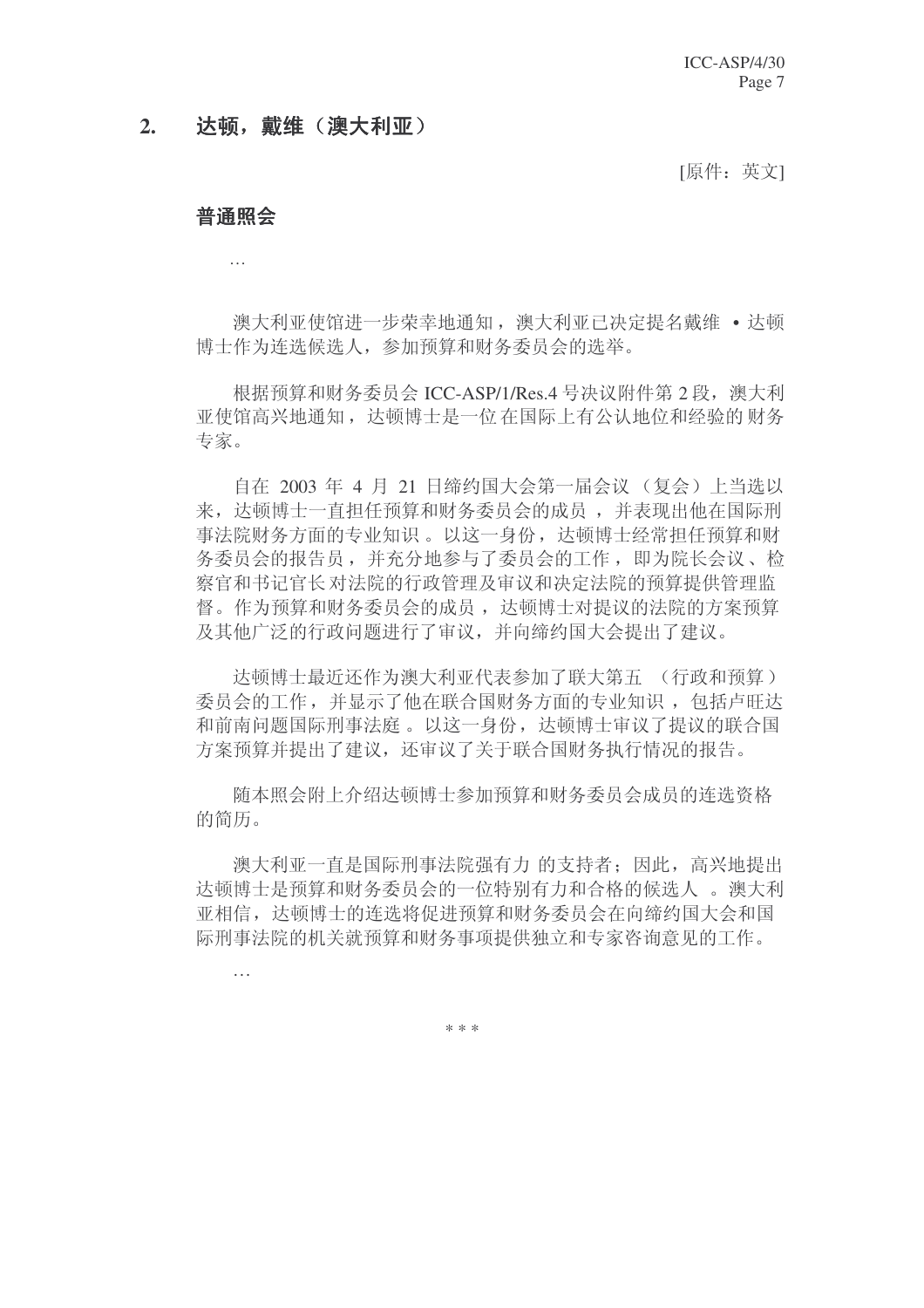#### 资格说明

### 个人情况

ྦྷ˖ 䖒乓 名: **2000** 出生日期和地点: 1972年6月9日, 澳大利亚悉尼

### 教育

墨尔本大学, 博士 麦卡里大学, 学士优等生, 一等, 1994年

### 背景和经验

- 国际刑事法院缔约国大会预算和财务委员会成员和报告员, 2003年4 月21日至今。
- 联大会费委员会, 2004年至今。
- 外交及留易部南亚和东南亚司执行官, 堪培拉,  $2005 \n\t\leq 8$  月至今。
- 澳大利亚常驻联合国代表团一秘, 纽约: 澳大利亚出席联合国大会第 五 (行政和预算) 委员会的代表, 2002 年至 2005 年 8 月。
- 外交兼贸易部国际安全司执行干事, 堪培拉, 1998-2002年。
- 墨尔本大学政治学和历史系助理讲师, 1995-1998年。
- 墨尔本大学财务委员会、艺术系董事会、艺术系预算委员会成员, 1997 -1998年。
- 墨尔本大学研究生会总书记, 1997年。

### 多边代表团

- 国际刑事法院罗马规约缔约国大会第一届会议。
- 生物武器公约缔约国第五次审议大会。
- 国际原子能机构理事会, 2001年。

### 出版物

达顿博士发表过一部专著, 几部书的童节和数篇学术论文以及关于 公民身份、人权、移民和澳大利亚的对外关系等主题的几篇书评。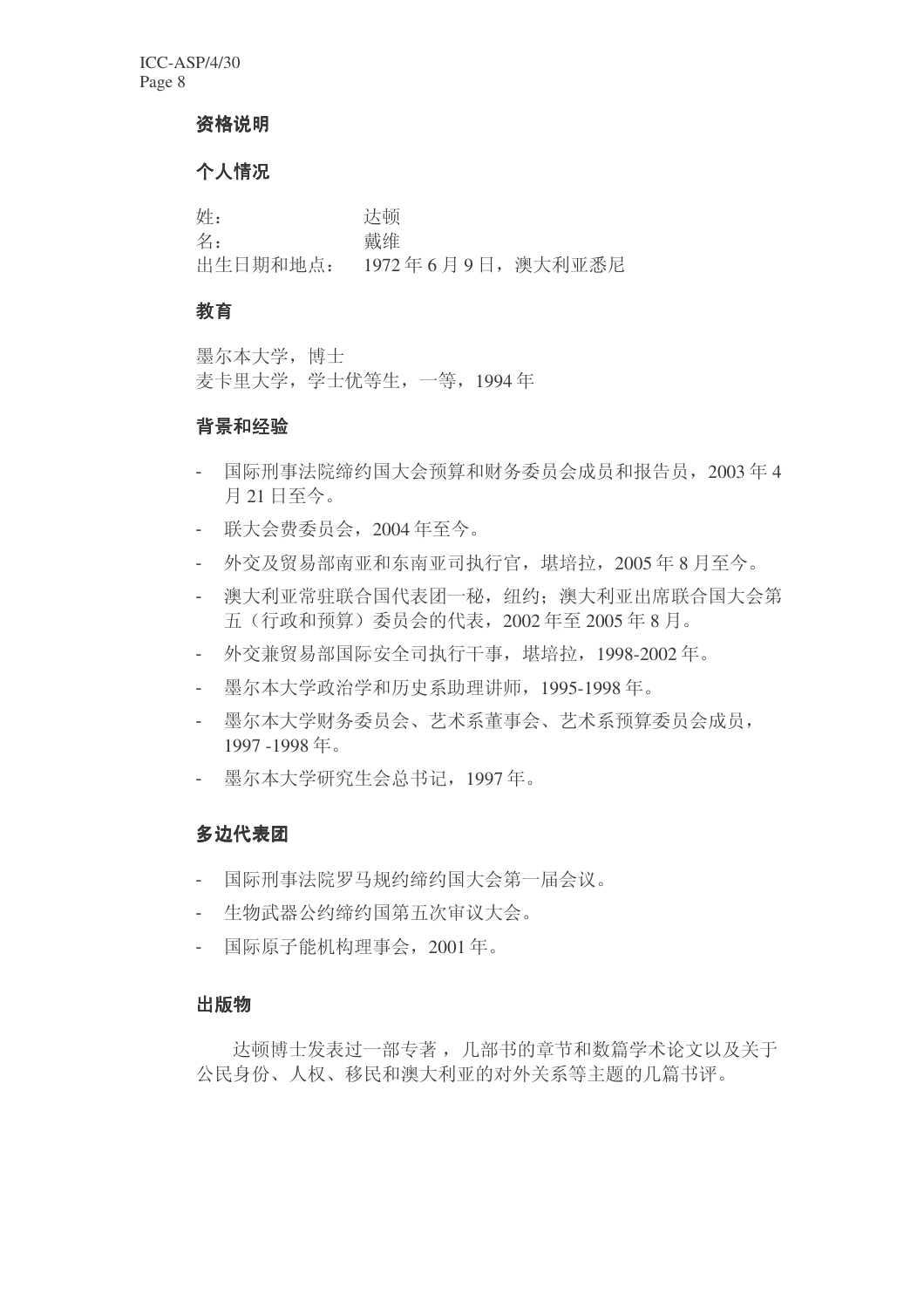### 3. 加赖贝赫, 法齐 (约旦)

[原件: 英文]

### **普诵昭会**

…

根据大会 ICC-ASP/1/Res.4 号和 ICC-ASP/1/Res.5 号决议, 约旦哈希 姆王国谨提名法齐·加赖贝赫博士参加将在 2006年1月 26 日和 27 日在 纽约的缔约国大会第四届会议复会上进行的预算和财务委员会选举的连 选。这项提名是为了填补为 2006年 4月 21 日开始的任期分配给亚洲国 家的两个席位之一。

加赖贝赫博士是一位在国际上享有声誉并富有经验的财务专家。 在 他作为预算和财务委员会成员的当前任期中, 他对该委员会的工作做出 了很大贡献, 包括审议提议的预算和相关的委员会的建议。

加赖贝赫博士是会计、金融和经济学专家。他长期供职于学术领域 及国家和国际公共和私人部门。他在约旦担任的职务有教育部长、约旦 大学校长和经济和行政学 院院长。他还曾是联合国教科文组织执行局的 成员。加赖贝赫博士出版了经济学、金融和会计方面的许多著作。

现附上加赖贝赫博士的简历。

约旦哈希姆王国常驻联合国代表团请缔约国大会秘书处将 加赖贝赫 博士的提名列入候选人名单并根据适当程序将他的提名和所附文件分发 给《罗马规约》缔约国。

…

**\* \* \***

#### 资格说明

#### 个人资料

| 出生地点: | 约旦               |
|-------|------------------|
| 出生日期: | 1943年11月         |
| 国籍:   | 约旦               |
| 婚姻状况: | 已婚,有三个孩子         |
| 语文:   | 阿拉伯文 (母语)        |
|       | 英文               |
|       | 略通法文             |
| 永久住址: | P.O. Box 375     |
|       | Al-Jubeiha 11941 |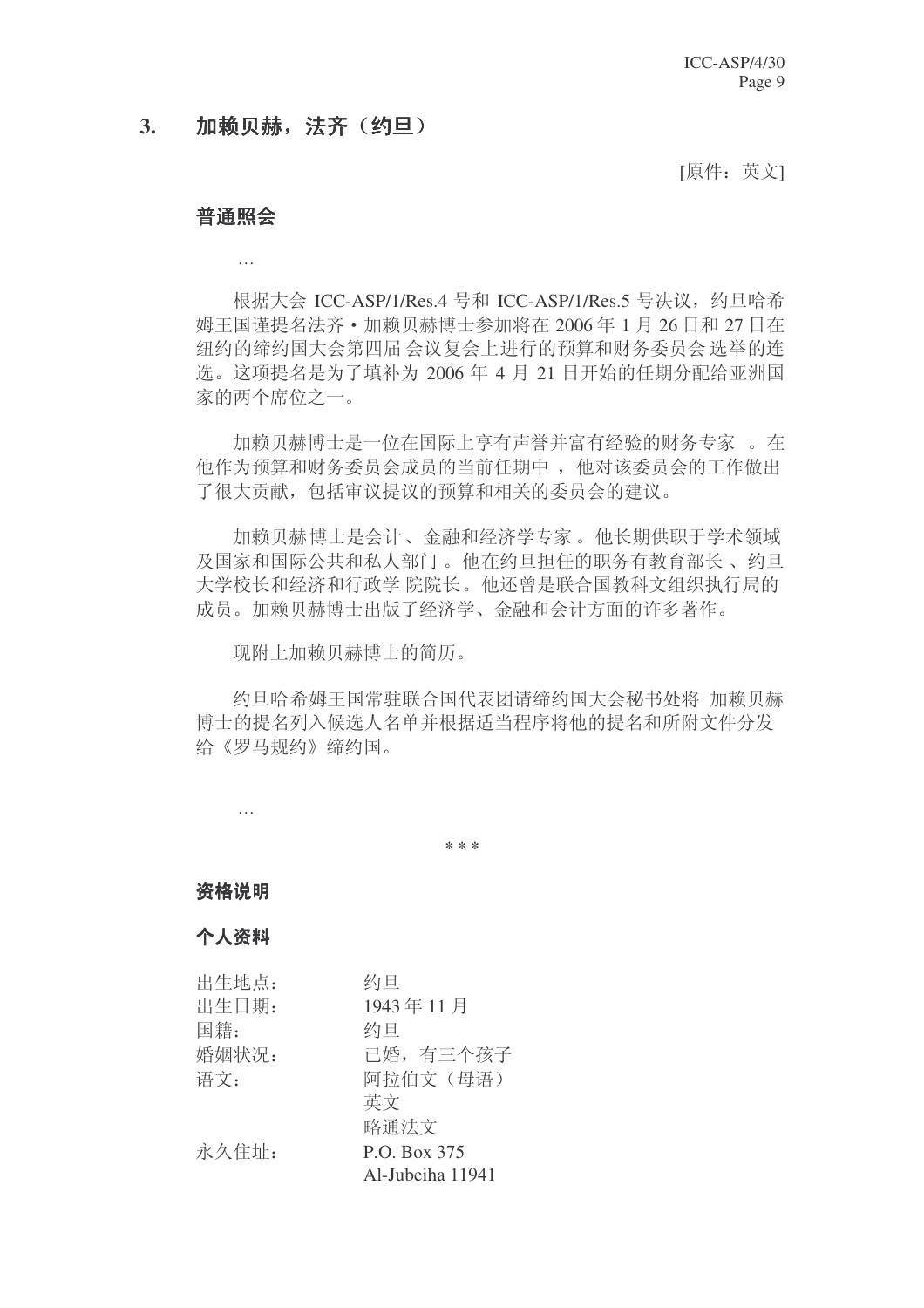Amman – Jordan

Tel.: 962-6-5932214 Fax: 962-6-5923455 E-mail: lana123@go.com.jo

### 受教育情况

| 1972年    | 美国威斯康星大学, 博士       |
|----------|--------------------|
| $1968$ 年 | 美国得克萨斯技术大学,工商管理学硕士 |
| $1965$ 年 | 开罗大学(埃及),商业学士(优等)  |

### 专业领域

会计、金融和经济学

### 担任的职务

| 2003年至今    | 国际刑事法院缔约国大会建立的预算和财务委员会成员           |
|------------|------------------------------------|
| 2002年至今    | 荣誉退休教授                             |
| 2001-2005年 | 联合国教科文组织 (巴黎) 执行局成员及财务和行政委<br>员会成员 |
| 1999-2000年 | 约旦磷酸盐矿有限公司董事长                      |
| 1998-1999年 | 约旦政府教育部长                           |
| 1991-1998年 | 约旦大学校长                             |
| 1986-1990年 | 约旦大学主管行政事务副校长                      |
| 1983-1986年 | 约旦大学经济和行政学院院长                      |
| 1981-1998年 | 约旦大学经济和行政学院教授                      |
| 1976-1981年 | 约旦大学经济和行政学院副教授                     |
| 1972-1976年 | 约旦大学经济和行政学院助理教授                    |
| 1980-1981年 | 约旦大学经济和行政学院会计系主任                   |
| 1978-1979年 | 美国得克萨斯大学奥斯汀分校 LBJ 公共事务学院<br>访问学者   |
| 1978年夏季    | 美国波特兰州立大学客座教授                      |
| 1975-1978年 | 约旦大学经济和行政学院助理院长                    |
| 1974-1975年 | 约旦大学经济和行政学院主席                      |

### 著作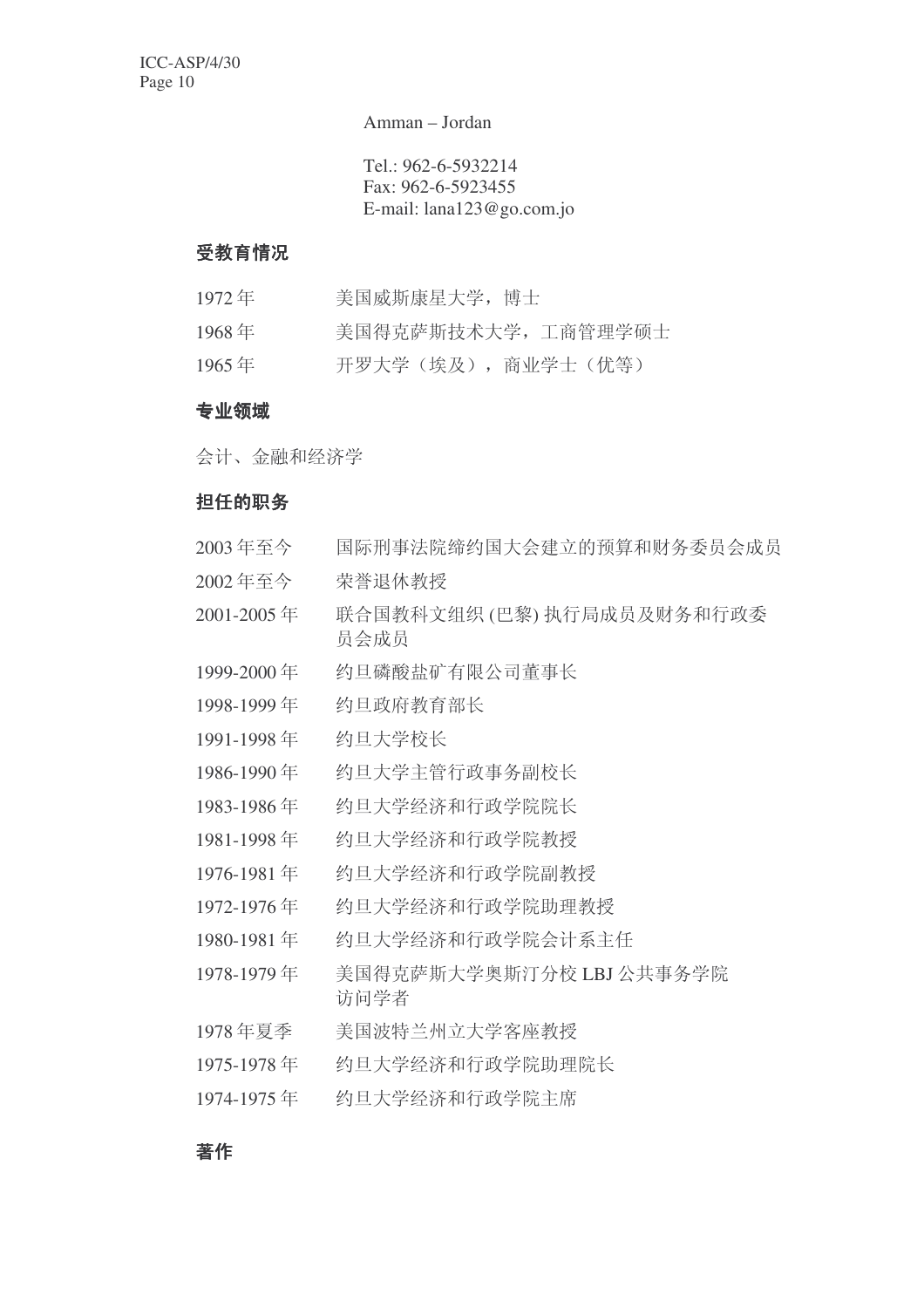书籍(英文)

- *The Badia of Jordan: A Process of Change*. Amman: University of Jordan Press, 1987 (with others).
- *The Economics of the West Bank and Gaza Strip*. Boulder, CO: Westview Press, 1987.
- *The Bedouin of Jordan: A People in Transition*. Amman: Royal Scientific Society Press, 1987 (with others).
- *The Small and Handicraft Industries in Jordan*: 1976. Amman: Industrial Development Bank, n.d. (with others).

书籍(阿拉伯文)

- *Contemporary Issues in Jordan. Editing and Introduction.* Amman and Beirut: Abdel Hamid Shoman Foundation and Arab Institute for Studies and Publications, 2001.
- *Accounting Principles. New York*: John Wiley and Sons, 1983 (with others).
- *Accounting for Executives*. Amman: El-Dustour Press, 1982 (with others).
- *Research Methodology in Social Sciences and Humanities*. Amman: Royal Scientific Society Press, 1977 (with others), second edition, 2002.
- *Cost Accounting: Principles, Procedures and Control*. Amman: Philadelphia Publishing House, 1975.

文章 (英文)

- "Bedouin Settlement: Organizational, Legal and Administrative Structure: The Experience of Jordan", in Galaty, John G., Aronson, Dan and Salzman, Philip Carl, eds. *The Future of Pastoral Peoples,* Ottawa: International Development Research Center, 1981 (with another).
- "West Asia and Southeast Asia: A Commentary", *Economic Relations Between West Asia and Southeast Asia*. Singapore: Institute of Southeast Asian Studies, 1978.
- Foreign Companies in Jordan: Problems and Prospects", *Arab Journal of Administration* (October 1979) (with another).
- Doing Business in the Arab World: Problems and Prospects", *The Arab World Business Opportunities*. Singapore: Compa Publications, 1977 (with another).
- "Amman Region and its Weight in Jordan's Economy", *Orient*, 1976 (with others).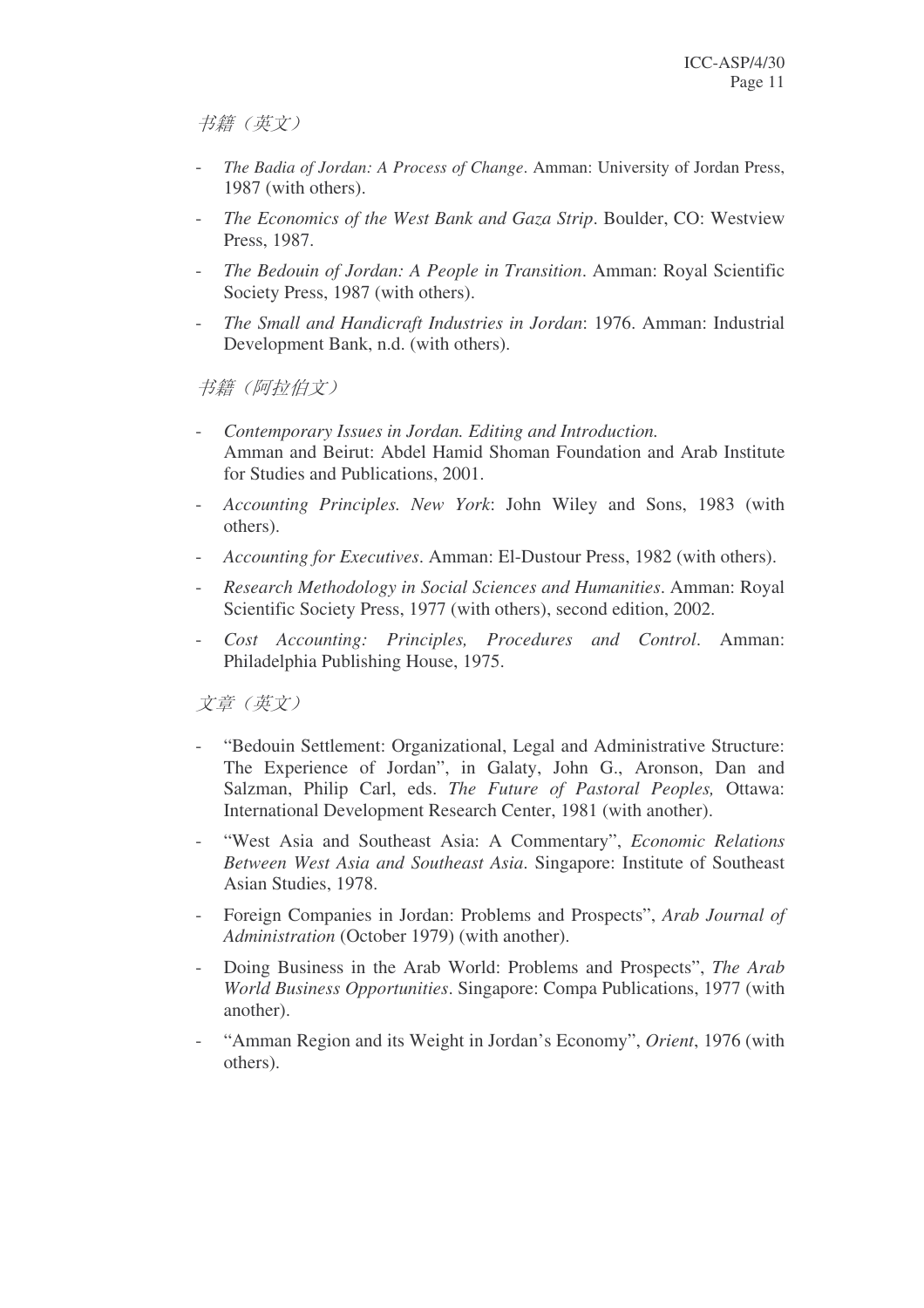文章 (阿拉伯文)

- "Education in Jordan and the Requirements of the Twenty First Century", *Contemporary Issues in Jordan*, 2001.
- "The Relationship between Accounting Variables Beta and Market Beta as a Measure of Systematic Risk in Public Shareholding Companies in Jordan", *Dirasat*, 1996 (with another).
- "The Use of Financial Ratios to Predict Highly Successful Industrial Corporations in Jordan", *Dirasat*, 1990 (with another).
- "Annual Financial Reports of Jordanian Industrial Corporations and their Relevance for Investment Decisions", *Dirasat*, 1990 (with another).
- "Information Content of Annual Financial Reports in Jordanian Corporations – Trading Volume", *Dirasat*, 1989 (with another).
- "Timeliness of Financial Reports in Jordanian Industrial Corporations", *Dirasat*, 1988 (with another).
- "Information Content of Accounting Income Numbers in Jordanian Industrial Corporations", *Abhath Al Yarmouk*, 1988 (with another).
- Financial Ratios as Predictors of Failure in Jordanian Industrial Corporations", *Dirasat*, 1987 (with another).
- "Disclosures in Financial Annual Reports in Jordanian Industrial Corporations", *Dirasat*, 1986 (with another).
- "The Extent of Utilization of Cost Accounting Systems in Jordanian Industrial Corporations", *Dirasat*, 1986 (with another).
- "Inflation Accounting in Jordanian Corporations: A Case Study", *Economics and Administrative Research*, 1981.
- "The Accounting Function and the Chief Accountant in Jordanian Corporations", *Dirasat*, 1981.
- "The Use of Simultaneous Equations in Service Department's Cost Allocation: A Study", *Journal of Business Research*, 1980.
- "The Investment Climate in Jordan", *Businessmen*, 1978.
- "Internal Control in Corporations: A Quantitative Evaluation", *Dirasat*, 1976 (with another).
- "Modern Construction Industries: A Case Study", *Dirasat*, 1975 (with another).
- "The Use of Linear Programming in Fixed Cost Allocation: The Case of Paper and Cardboard Manufacturing Company", *Proceedings of the Second Annual Conference of Operations Research*. Cairo: Egyptian Society of Operations Research, 1975.

### 下列机构成员(未全部列出)

约日大学校外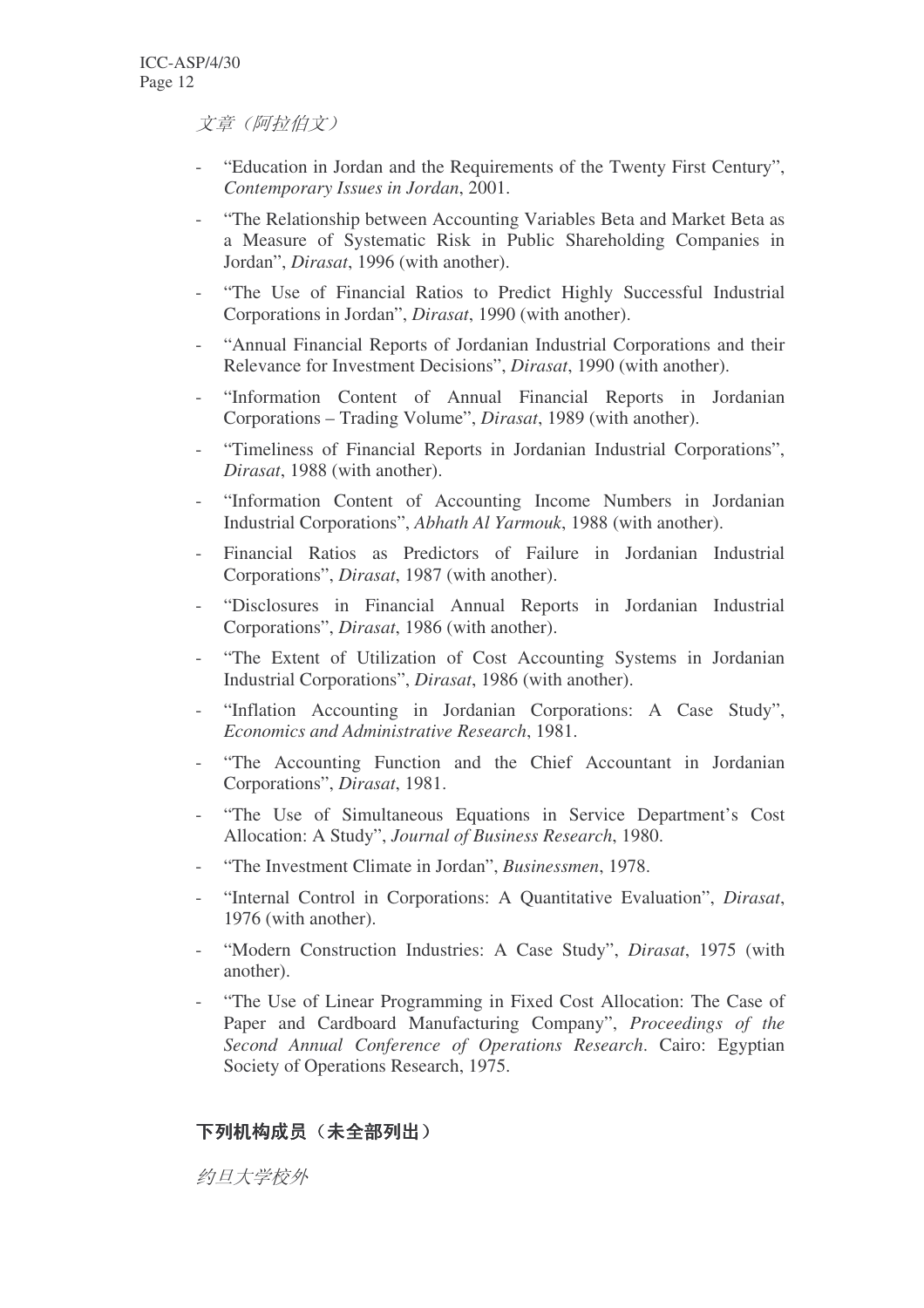- 约旦高等教育委员会副主席, 1998年
- 约旦高等教育委员会成员, 1991 年
- 约旦美国大专院校毕业生校友会主席, 安曼, 1991年
- 侯赛因国王基金会董事会成员, 1999年
- 国际 Wasfi Tall 年度奖和伊斯兰信息和研究中心董事会成员, 安曼, 1996-2000年
- 地中海大学指导委员会成员, 意大利, 1996-1998 年
- 外交协会理事会理事, 安曼, 1995-1998年
- 世界事务理事会理事, 安曼, 1984-1998 年
- 国际大学联合会执行委员会副理事, 巴黎, 1995-1998 年
- 约旦-美国教育交流委员会 (富布赖特) 成员兼财务主任, 1994-1997 年
- 美国会计协会成员, 1991-1996年
- 约旦政府经济顾问委员会成员, 1991-1993年
- 约旦高等教育政策评估咨询委员会成员兼主席, 1988-1991 年和 1991-1994年
- 卡塔尔大学行政和经济学院咨询委员会成员, 1985-1992年
- 外国大学授予学位评价委员会主席, 1986-1991 年
- 约旦审计委员会成员, 1985-1991年
- 约旦民族宪章编纂委员会成员, 1989-1990 年
- 约日香烟和烟草公司董事会成员, 1984-1990 年
- 社区学院工商课程评估委员会主席, 1985-1986 年
- 联合保险公司和阿拉伯一比利时保险公司资产负债重新评估委员会成 员, 1986年

约旦大学校内

- 战略研究中心委员会成员, 2002年
- 大学理事会主席, 1991-1998年
- 院长理事会主席, 1991-1998 年
- 仟命和升级委员会主席, 1991-1998年
- 投资基金董事长, 1991-1998年
- 节约储金董事长, 1991-1998 年
- 战略研究中心主席, 1991-1998年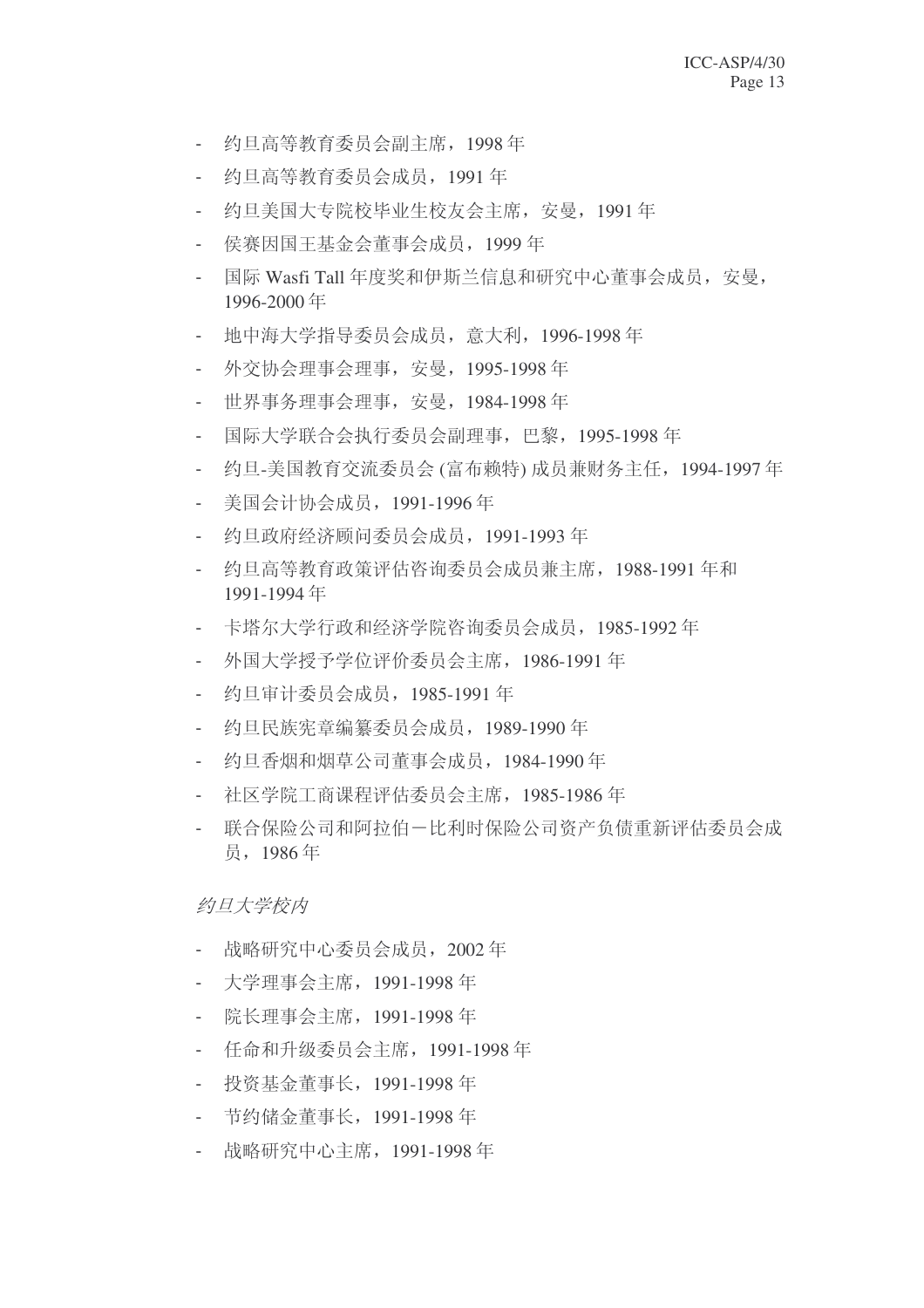- 住房基金董事长, 1986-1990年
- 咨询、技术服务和研究中心主席, 1984-1990年
- 财务委员会主席, 1986-1990年

### 奖章

一等独立奖章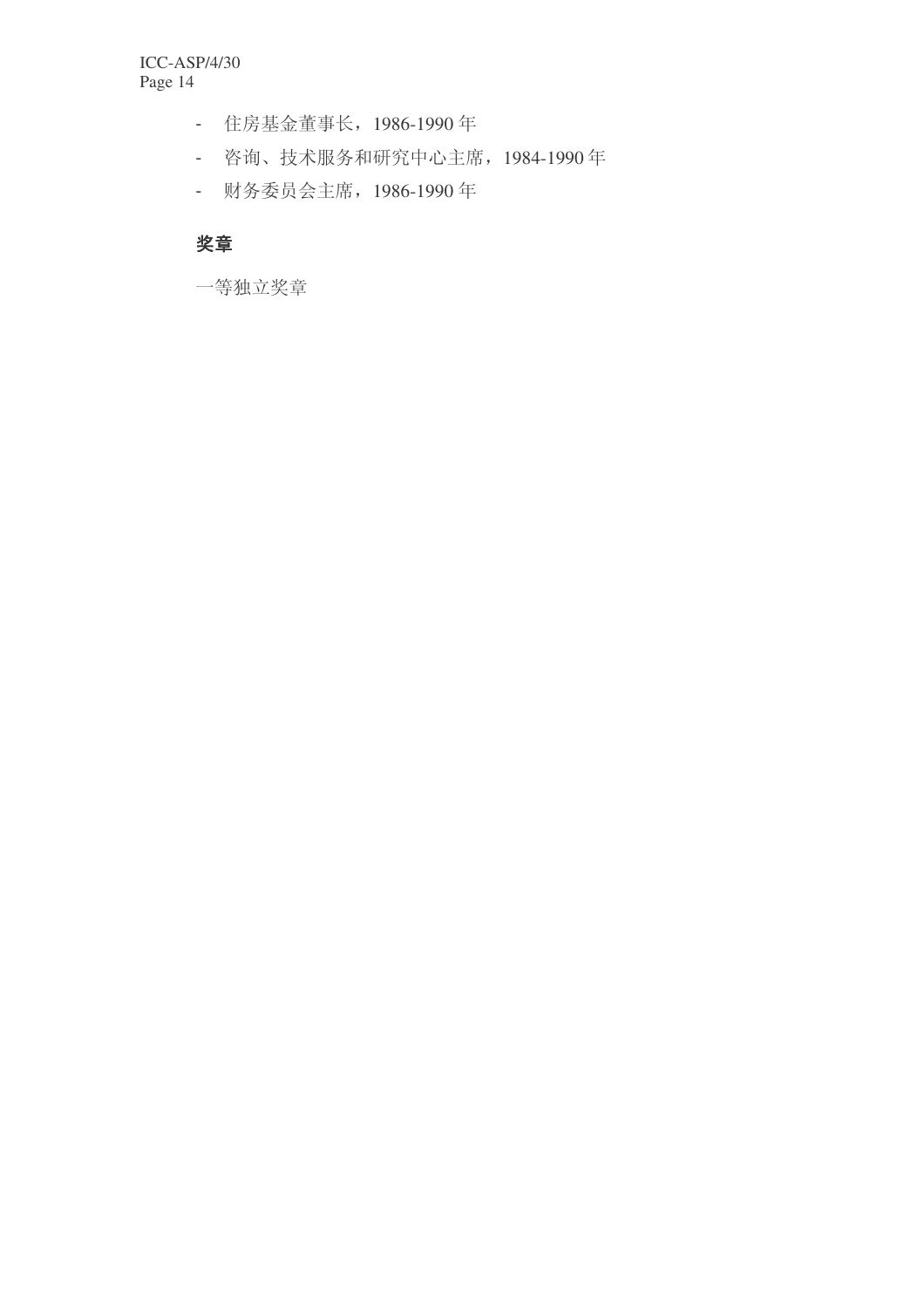### 4. 韩明宰 (大韩民国)

[原件: 英文]

### 普诵照会

大韩民国大使馆向缔约国大会秘书处致意,并谨就秘书处 2005 年 3 月 14 日 ICC-ASP/3/S/2 号照会通知秘书处, 大韩民国已决定提名韩明宰 先生作为连选候选人参加将于 2006年1月缔约国大会第四届会议期间进 行的国际刑事法院预算和财务委员会的选举。

\* \* \*

#### 资格说明

…

韩明宰先生是具有国际水平的财务专家。他曾担任大韩民国驻联合 国代表团的参赞。他是国际刑事法院预算和财务委员会的第一任副主 席。韩先生为大韩民国国民。

**\* \* \***

| 姓名:    | 韩明室                                    |
|--------|----------------------------------------|
| 出生日期:  | $1956 \n\equiv 8 \n\equiv 16 \n\equiv$ |
| 受教育情况: | 1980年延世大学(法律学士)                        |
|        | 1982年大众媒体研究生院(媒体学硕士)                   |

#### 职业生涯

| 1982年 | 进入外交部               |
|-------|---------------------|
| 1983年 | 服兵役(宪兵中尉)           |
| 1986年 | 国际法律事务处副处长          |
| 1988年 | 大韩民国驻欧洲共同体代表团二等秘书   |
| 1991年 | 大韩民国驻文莱达鲁萨兰国大使馆一等秘书 |
| 1993年 | 北美处副处长              |
| 1994年 | 人事科科长               |
| 1995年 | 大韩民国驻加拿大使馆一等秘书、领事   |
| 1998年 | 领事处处长               |
| 2002年 | 大韩民国驻联合国代表团参赞       |
|       |                     |

2005年 大韩民国驻蒙古大使馆公使衔参赞、总领事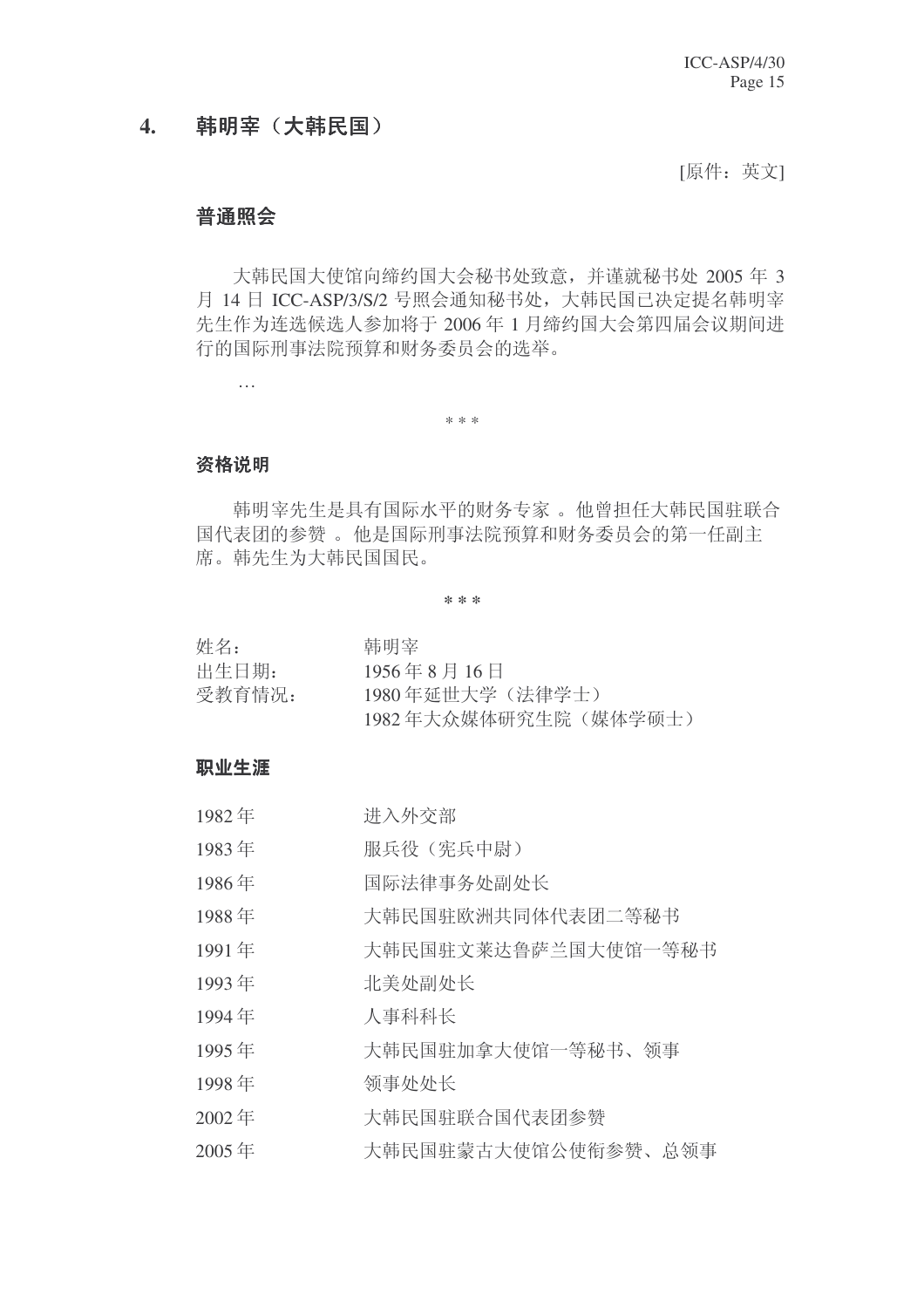## 在联合国的经历

- 国际海底管理局亚洲国家集团主席
- 亚洲集团法律专家会议协调员
- 海洋法会议副主席
- 预算和财务委员会副主席

### 婚姻状况 已婚, 有三个孩子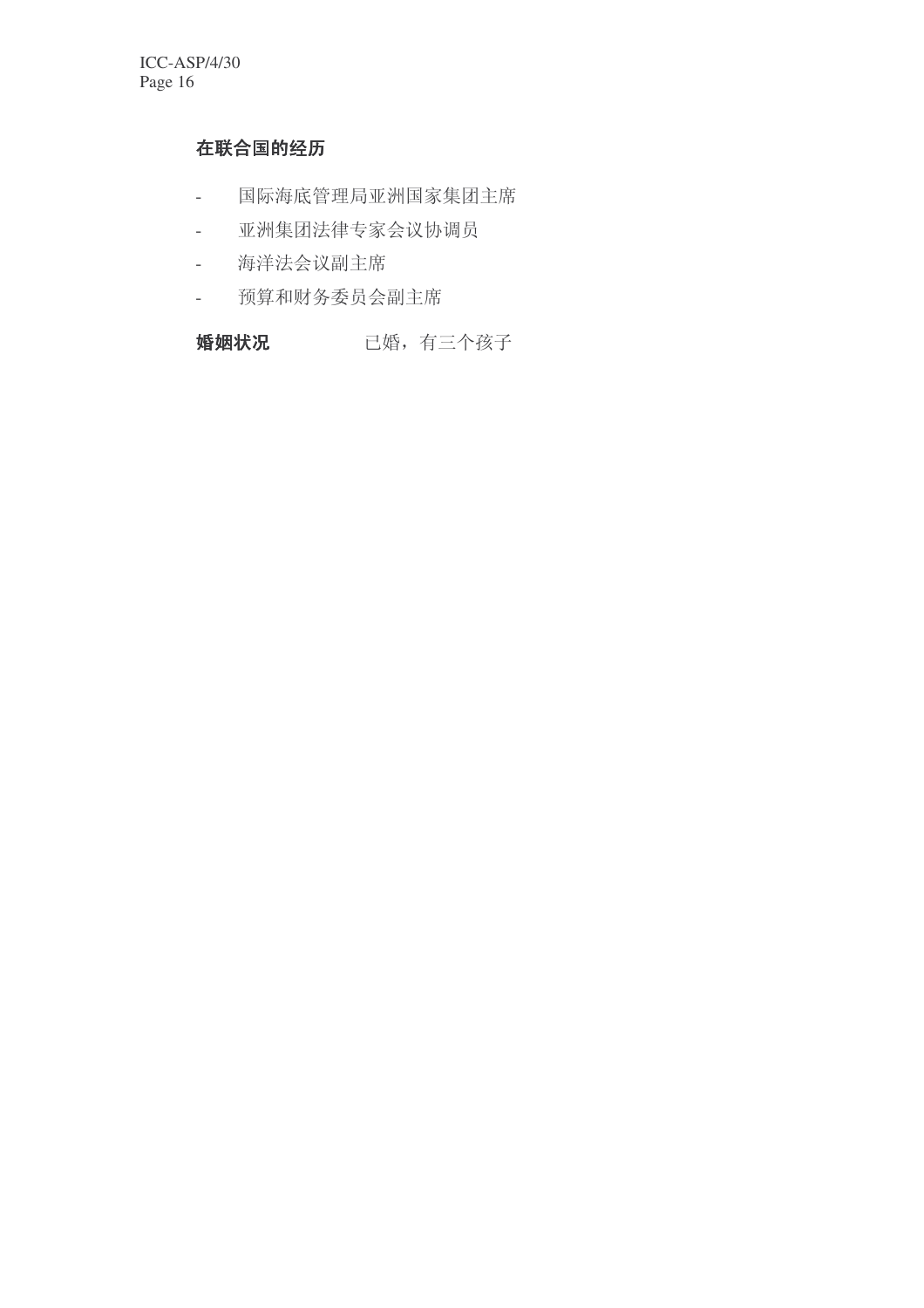### 5. 索普科娃,埃莱娜(斯洛伐克)

[原件:英文]

### 普诵照会

斯洛伐克共和国大使馆向国际刑事法院缔约国大会致意并就 2005 年 3 月 14 日 ICC-ASP/4/S/2 号照会荣幸地通报如下: 斯洛伐克政府已决定 提名埃莱娜 • 索普科娃女士为国际刑事法院预算和财务委员会 成员候选 人, 为将于 2006年1月 26 日至 27 日在纽约的缔约国大会第四届会议复 会上进行的该委员会六名成员的选举 竞选分配给东欧国家的席位。埃莱 娜·索普科娃女士的资格说明和履历附后。

\* \* \*

#### 资格说明

…

埃莱娜 • 索普科娃女士是国际知名的财务专家, 经验丰富。索普科 娃女士的履历见附件, 其中反映了她在财务和经济事务方面、以及她所 担任的各种政府和国际职务方面的经验。她目前是国际刑事法院预算和 财务委员会的成员。索普科娃女十仟国际税务司司长 7 年, 在国际财务 事务方面具有丰富的经验,多次参与过国际谈判。索普科娃女士是斯洛 伐克公民, 能讲流利的英语和法语。

\* \* \*

### 个人资料

| 姓:    | Sopková                                          |
|-------|--------------------------------------------------|
| 名:    | Elena                                            |
| 出生日期: | 1954年7月27日                                       |
| 出生地点: | Trnava, 斯洛伐克共和国                                  |
| 住址:   | Fialkové údolie 34, 811 01 Bratislava,<br>Slovak |
|       | Republic                                         |
| 电子邮件: | elanasopkova@yahoo.com                           |
| 婚姻状况: | 已婚, 有两个孩子                                        |

### 学历

| 1969-1973年 | 布拉迪斯拉发中等经济学校       |
|------------|--------------------|
| 1973-1978年 | 布拉迪斯拉发经济大学商学系      |
| 2000-2002年 | 布拉迪斯拉发经济大学, 高级研究中心 |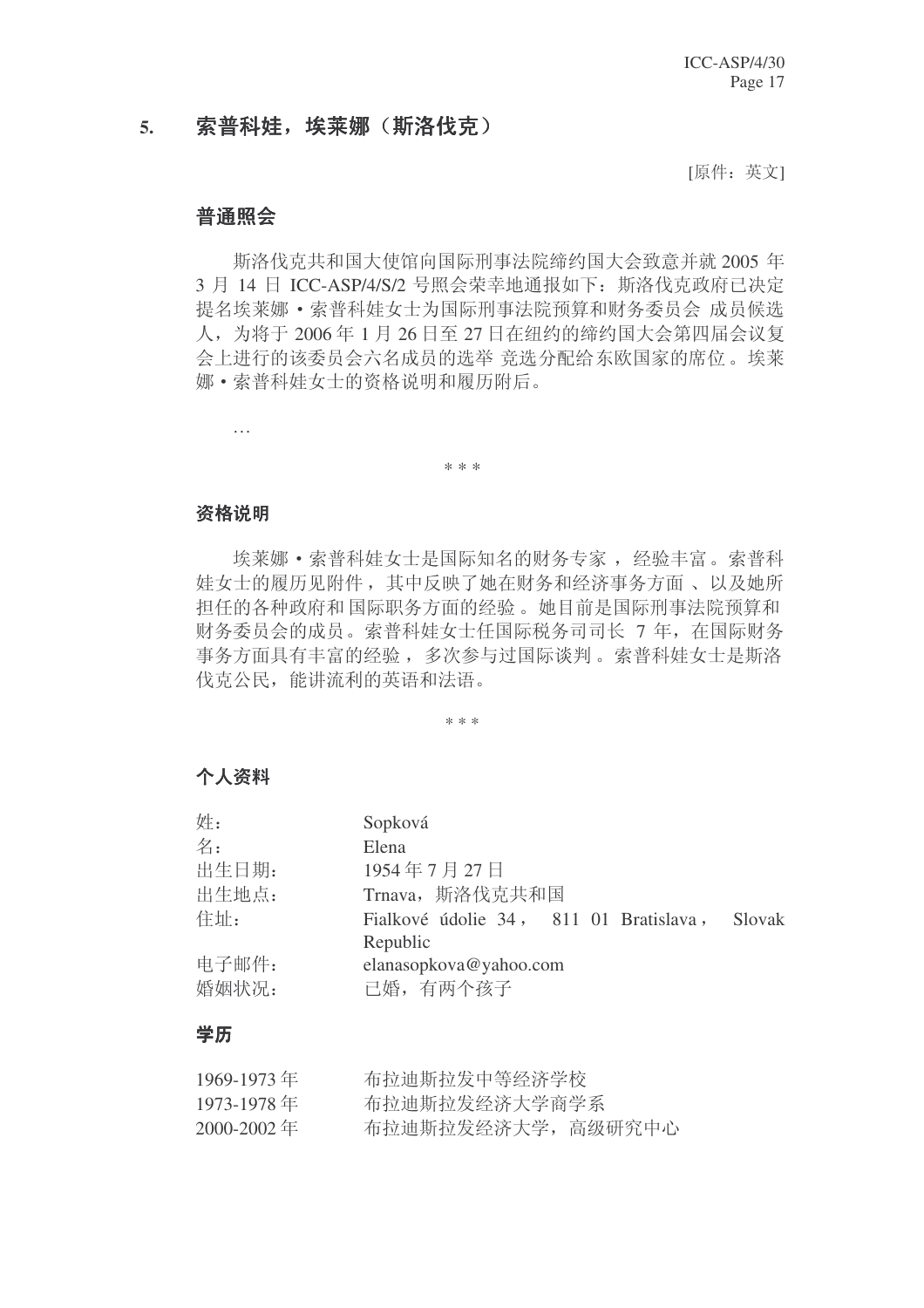### 在国外接受的专门教育

| 1993-1996年 | 布鲁塞尔工商会一法语                           |
|------------|--------------------------------------|
| 1997年      | 经合发组织设在维也纳的教育中心一专门为税务公<br>约谈判人员举办的培训 |

### 工作经历

- 2003年 原洛伐克共和国司法部注册法律经济鉴定人
- 2002-2003 年 KZT 公司经济鉴定人
- 1996-2002年 财政部,国际税务司司长
- 1992-1996 年 外交部, 官员-1992-1993年捷克斯洛伐克共和国驻 金沙萨大使馆, 1993-1996年斯洛伐克共和国驻比利 时大使馆, 商务和经济处
- 1991-1992年 审计公司审计员
- 1985-1991 年 布拉迪斯拉发市中央财务厅一财务管理司主管
- 1978-1985 年 布拉迪斯拉发旅馆业和 Borik 旅馆, 经济学家

### 其他专业活动

| $2003$ 年 | 在海牙的国际刑事法院预算和财务委员会成员 |  |
|----------|----------------------|--|
| $2002$ 年 | 斯洛伐克经济鉴定人协会, 理事会成员   |  |

### 语文

| 法文、英文: | 流利 |
|--------|----|
| 德文、俄文: | 懂得 |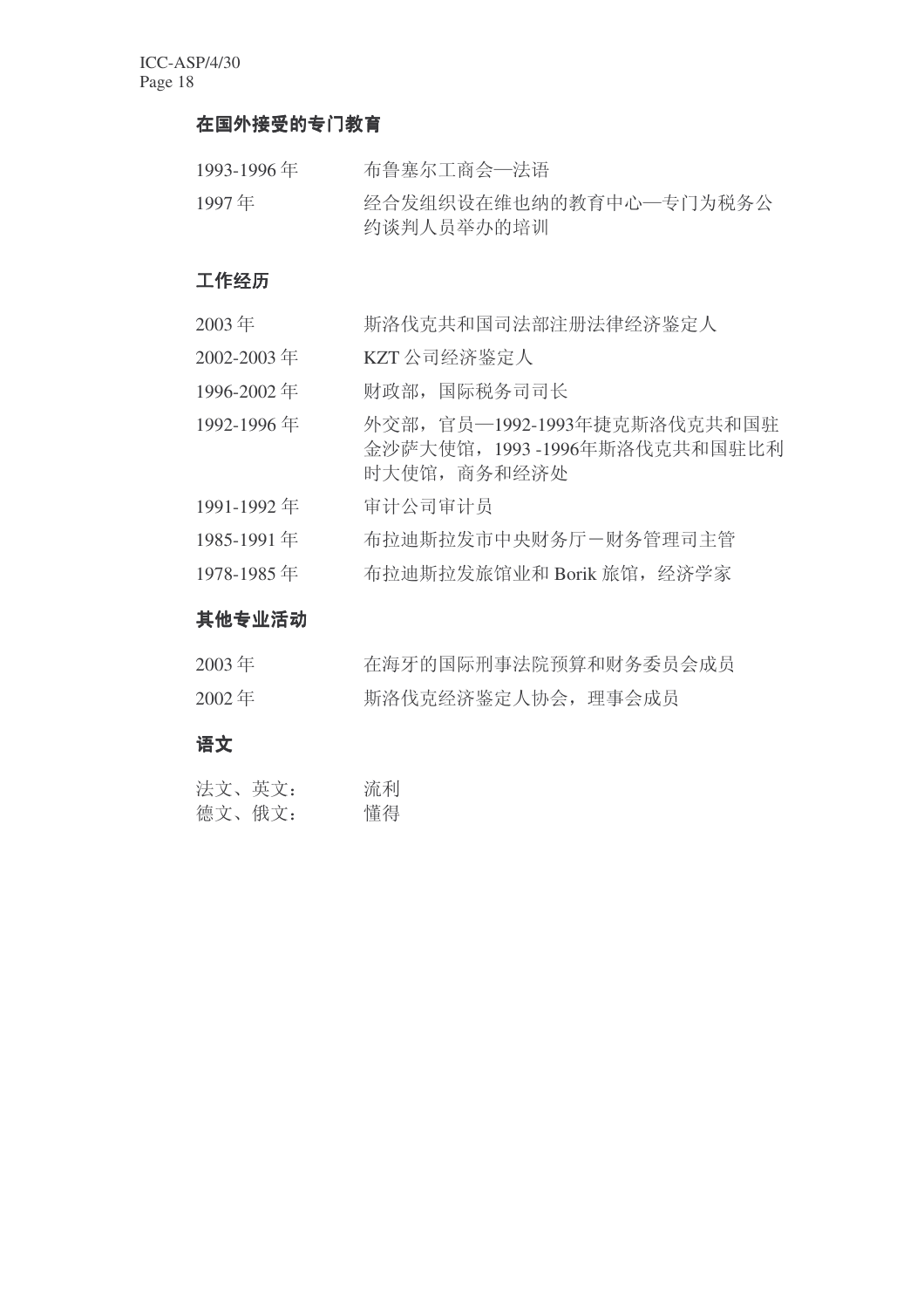### 6. 温斯·阿纳巴尔, 圣地亚哥 (乌拉圭)

[原件: 英文/西班牙文]

### 普通照会

乌拉圭常驻联合国代表 团向国际刑事法院秘书处 致意, 并荣幸地通 知乌拉圭政府已决定提名圣地亚哥 • 温斯先生为预算和财务委员会的连 选候选人,参加即将进行的选举。本提名已送交罗马规约缔约国。

\* \* \*

#### 资格说明

…

#### 专业经历

- 2005年 外交部多边事务司特别事务处官员
	- 小交部驻禁止化学武器组织代表
	- 支持维和行动国家系统副代表
	- 外交部多边事务司联合国处官员
	- 关于非法贩运轻兵器和轻武器的 国家立法研讨会一联合国 开发计划署
	- 南方共同市场武器贩运讲习班–联合国拉丁美洲及加勒比 和平、裁军和发展区域中心, 巴西阿雷格里港
- 2003年 国际刑事法院罗马规约缔约国大会预算和财务委员会成员
	- 二等秘书, 外交, 通过内部竞争获得提升 (2002年12月)
- 2002年 可持续发展世界首脑会议四个筹备委员会的代表(纽约/巴 厘,  $2001 - 2002$ 年
	- 联合国教科文组织举办的可持续消费模式研讨会, 巴黎
	- 乌拉圭常驻联合国代表团环境事务官员
- 2001年 第五委员会主席团成员和报告员
- 2000年 出席联合国大会第五委员会会议的代表 (2002-2004年)
	- 被任命为乌拉圭常驻联合国代表团三等秘书, 纽约
	- 毕业于阿蒂加斯外交学院培训班
- 1999年 外交部秘书长办公室行政官员
	- 联合国方案和协调委员会第39 届会议代表, 纽约